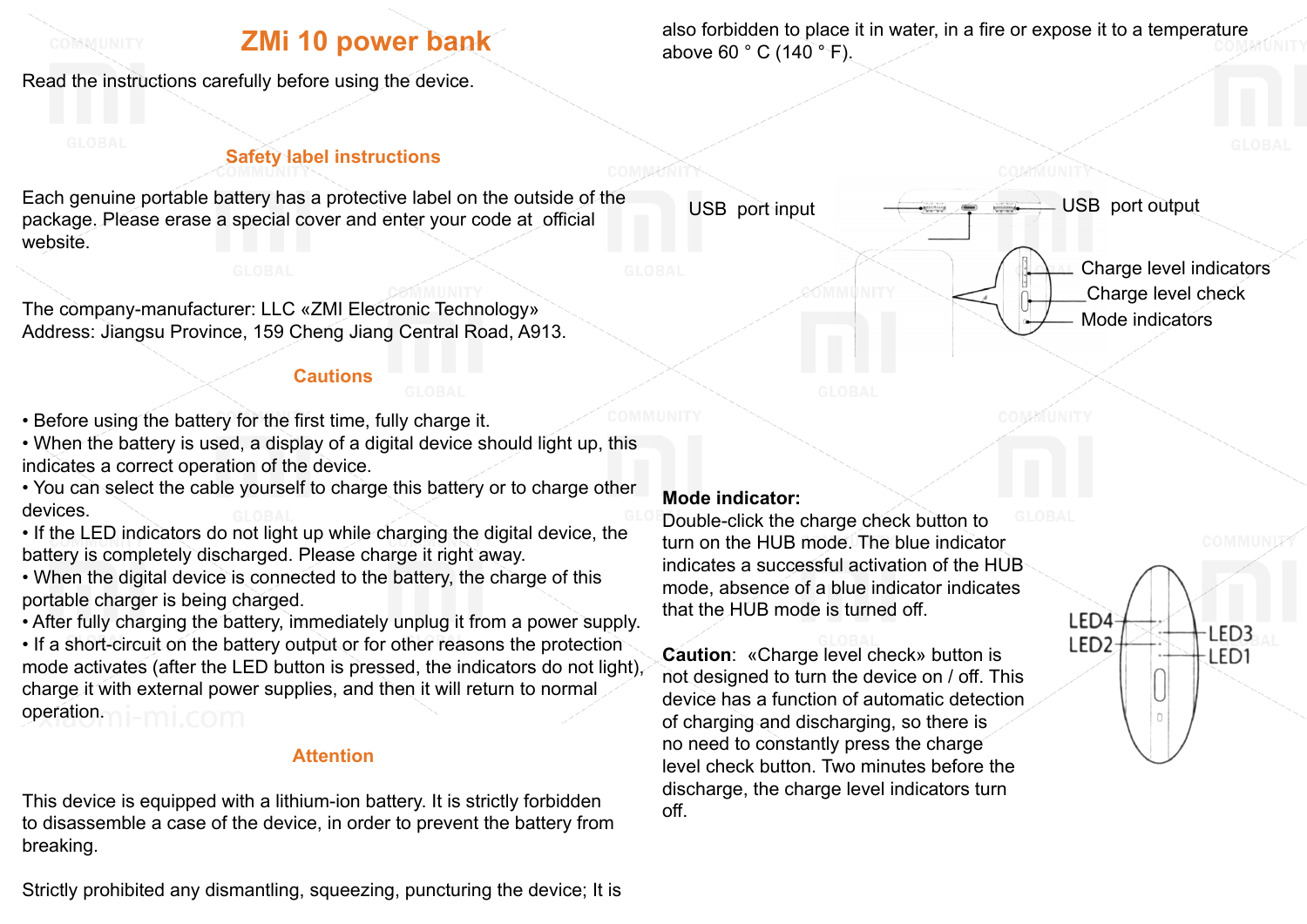#### **Features of the device**

**Safety:** Portable ZMI power bank has a reliable protection system. If the battery is charged, discharged or in standby mode, it can easily cope with overcharging, excessive battery discharge, high temperature, short circuit and many other non-standard situations. ZMI power bank provides reliable protection for your digital portable equipment.

**High performance**: ZMI power bank is equipped with fast charging technology, supports a wide two-way range of input and output voltage USB-C PD 5V / 20A, maximum power is 45W.

**Compatibility**: ZMI power bank is equipped with the built-in technology of Smart USB Control Charge, it is compatible with many smartphones, other digital devices and many portable power supplies, it is possible to increase the voltage to  $9V/12V$ .

**Quality**: A choice of LG and other lithium-ion batteries \*, Intersil and other manufacturers of charge-discharge microcircuits.

#### **Overview of the device**

Thank you for choosing our products. This device is a high-quality portable battery, which uses a lithium-ion battery from LG and charge-discharge chip from the best international company-manufacturer of integrated circuits Intersil. Special performance indicators: security, efficiency, compatibility with other devices, etc.

## Note:

\* Zimi reserves the right to supply products of similar quality and technical specifications.

#### **Specifications**

Model: QB820; Battery type: Li-ion battery; Battery Capacity: 9750mAh / 10 000mAh 7.2V 70.2Wh / 72Wh (MIN / TYP); Limiting voltage: 8.4V; Operating temperature range 0 ° C - 45 ° C; Size: 160 x 81.8 x 21 mm; Input voltage: 5-20V / MAX 45W; Output voltage: MAX 45W; USB-C 5-20V / MAX 40W; 2 USB-A x 5.0V / 2.4A, 9-0V / 2.0A, 12.0V / 1.5A / MAX 18W.

Charging time: about 3.8 hours (5-20V / 45W USB PD charger); About 5.5 hours (9V / 2A 12V / 1.5A with charging cable); About 8.7 hours (5V-2A charger with charging cable).

## **Charging**

Connect the power adapter to charge the battery. During charging, the status indicators display a charge level as follows:

| Charge        | LED <sub>1</sub> | LED <sub>2</sub> | LED <sub>3</sub> | LED4     |
|---------------|------------------|------------------|------------------|----------|
| $0 - 25%$     | Flashing         | No lit           | No lit           | No lit   |
| 25-50%        | Lit              | Flashing         | No lit           | No lit   |
| 50-75%        | Lit              | Lit              | Flashing         | No lit   |
| 75-96%        | Lit              | Lit              | Lit              | Flashing |
| Full charge   | Lit              | Lit              | Lit              | Lit      |
| Problems with | Flashing         | Flashing         | Flashing         | Flashing |
| charging      |                  |                  |                  |          |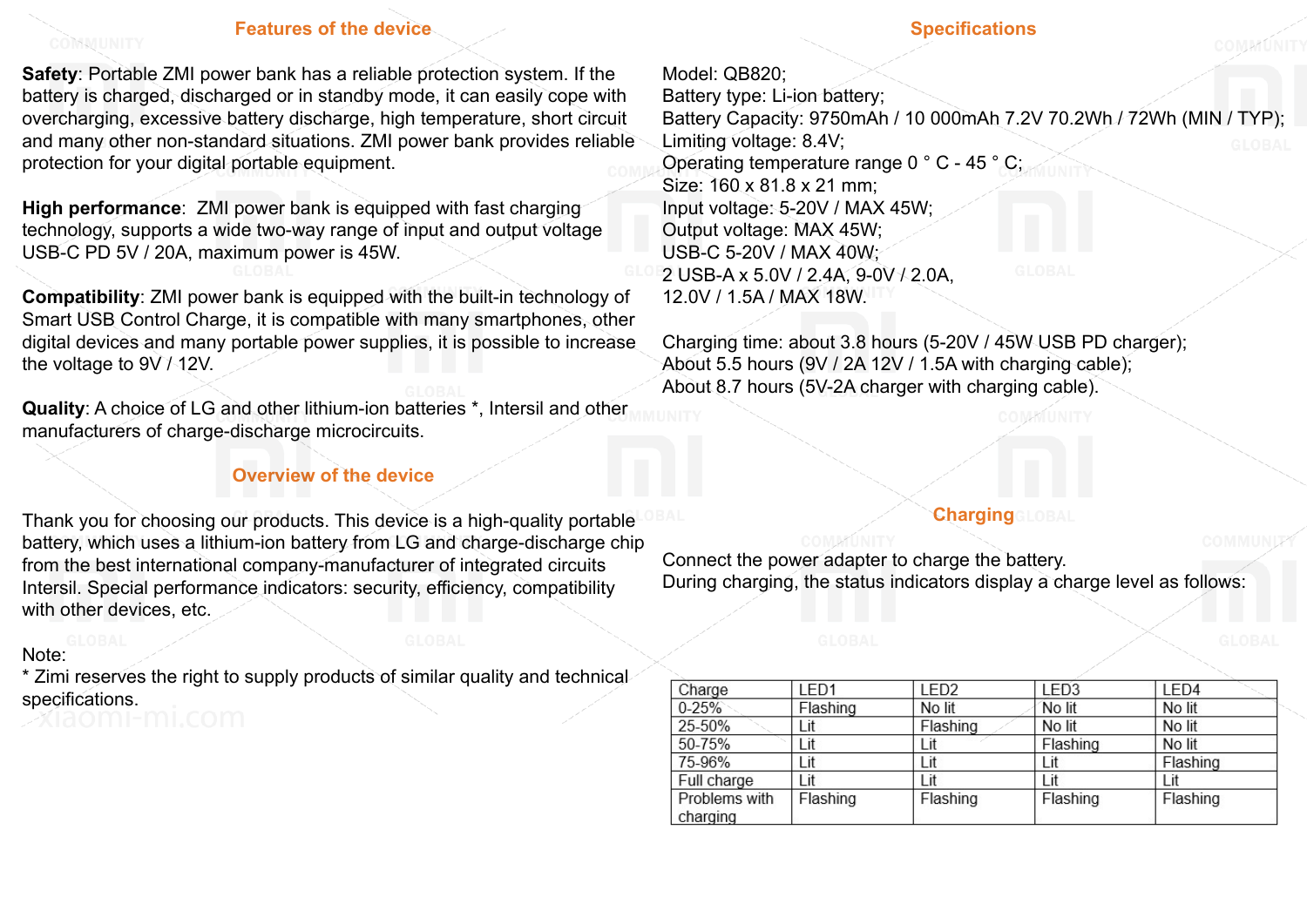#### **Charging other devices**

Using a standard USB cable, connect portable digital devices to the battery to charge them.

If the battery is discharged, the status indicators show a level of the remaining charge as follows:

| Charge              | LED <sub>1</sub> | LED <sub>2</sub> | LED <sub>3</sub> | LED4     |
|---------------------|------------------|------------------|------------------|----------|
| Lack of electricity | No lit           | No lit           | No lit           | No lit   |
| $0 - 25%$           | Flashing         | No lit           | No lit           | No lit   |
| 25-50%              | Flashing         | Flashing         | No lit           | No lit   |
| 50-75%              | Flashing         | Flashing         | Flashing         | No lit   |
| 75-100%             | Flashing         | Flashing         | Flashing         | Flashing |

In HUB mode, the battery can charge Mi band, Bluetooth headphones and other devices with a relatively small battery capacity.

## **Using of USB-C**

USB-C port of QB820 supports USB HUB and two-way power function, that corresponding to PD standard. The USB HUB function is manually activated.

1. Charge your computer, phone, and other devices

Support of fast charging technology for tablets/smartphones and other devices.

The maximum power of charging the laptop through the USB-C port is 40W. For example, Mi Notebook, Apple New Macbook, Huawei Mate book, etc.



## 2. Charging the QB820

Support USB-C PD standard with a maximum capacity of 45W. The power consumption is 2 times greater than that of a conventional charger.



Support for standard power adapters, tablets, smartphones and other portable devices. Built-in adaptive algorithm QB820 allows you to achieve optimal power between the power adapter and a portable charger.

Charging from a computer using a USB port, determining the safe charging current.



#### 3. USB HUB mode

USB HUB mode is activated by double pressing the charge check button, after which the blue indicator lights up.

To exit the USB HUB mode, press the charge check button once. USB HUB mode is automatically turned off if the device is in standby mode for more than 2 hours.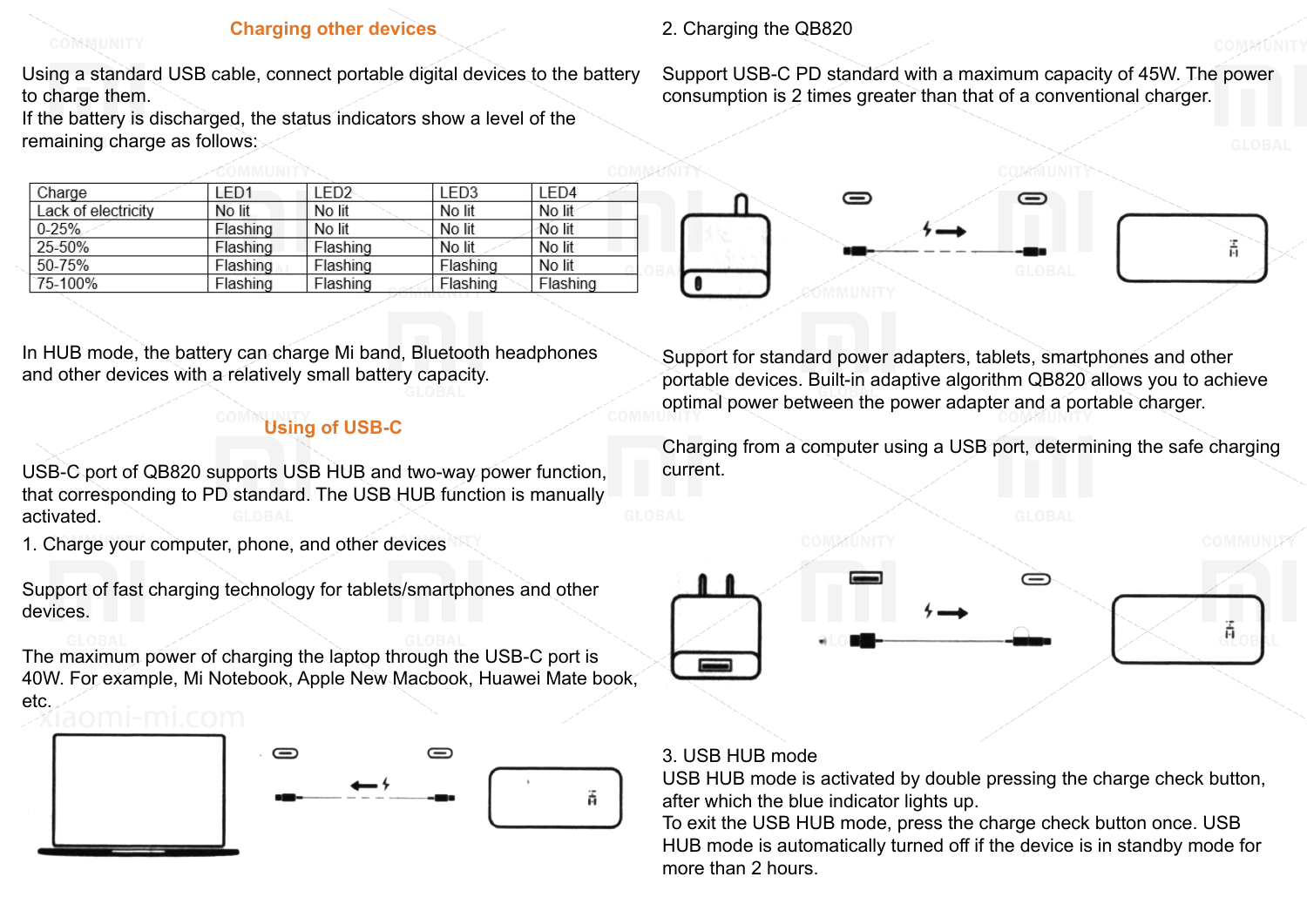

It is possible to connect additional devices to the computer with a USB-A to USB-C data cable. In this case, the QB820 will not consume power to the computer.

 $\Rightarrow$ 

While charging the laptop with USB-C PD or charging a smartphone with Type-C PD, QB820 can charge additional devices simultaneously via two USB-A ports. (For example, feeding power to the mouse and flash drive).



If additional devices do not support the USB-C PD smartphone, they can be connected to the QB820, but the smartphone will not be charged. (USB OTG cable required).



#### **Warranty**

 $\rightleftharpoons$  USB2.0

Warranty service is carried out in accordance with the law on «Consumer Rights» and «Product Quality Law». Warranty service includes: During the warranty period, you have the right to repair, change or return the goods. For repair, replacement or return of goods, you must present a sales receipt.

1. In case of unreasonable return of the goods within 7 days after the purchase, the buyer incurs costs for his transportation; 2. In case of breakdowns from the «Fault List», after checking and determining the cause of the problem, you can use the following services:

| Type of service       | Terms of service                                                                                                              |
|-----------------------|-------------------------------------------------------------------------------------------------------------------------------|
| Returning goods       | In case of problems with the quality of the goods, may return the goods<br>within 7 days after signing the guarantee          |
| The exchange of goods | In case of problems with the quality of goods possible replacement<br>product within 15 days of the signing of guarantees     |
| Warranty repair       | In case of problems with the quality of goods possible free product<br>warranty repair for 1 year after signing the guarantee |